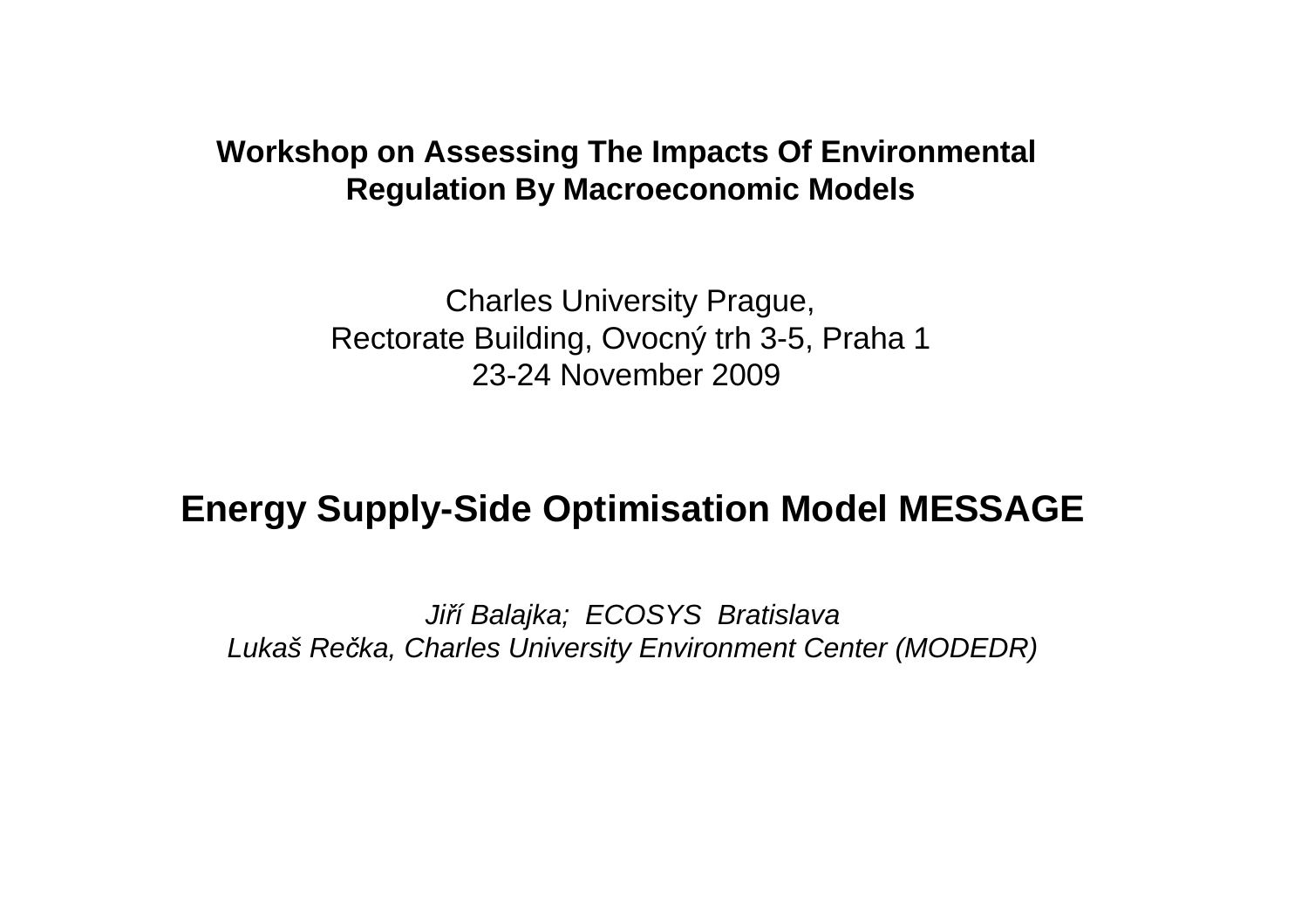# **Emission projection on EU level**

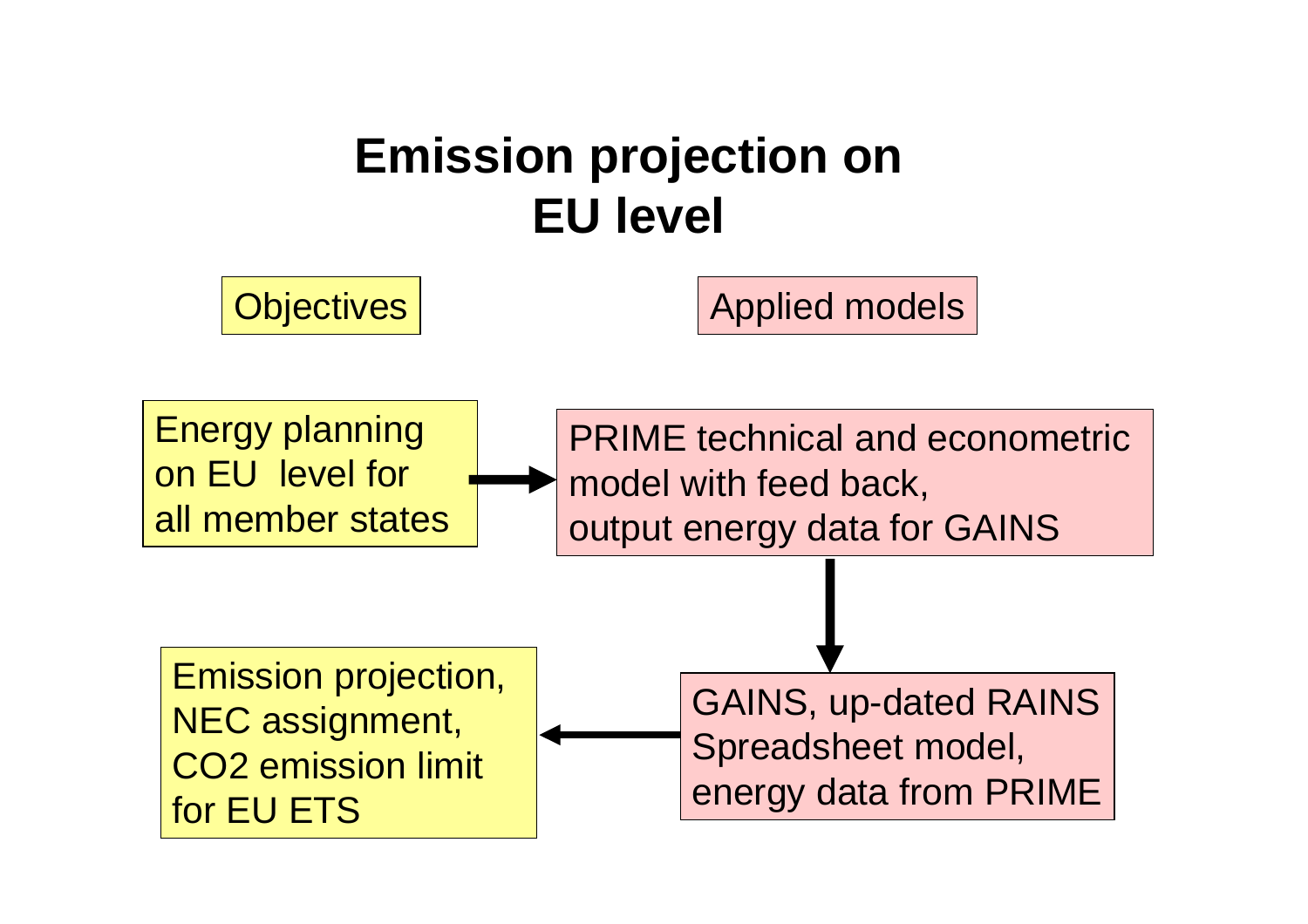#### Advantages

1. Common approach for all EU countries

 2. No **Energy Island** - international energy tradecan be applied at this approach

### **Disadvantages**

Top-down approach is applied in GAINS model.It allocates emission from national inventory for theactivity based on energy statistics. It should lead to **Double Abatement Implementation** 

for example in scenarios used for NEC assignment :

- **1. Abatement technology is allocated for sources already complying EU emission standards**
- **2. Abatement technology is allocated for emission sources, where abatement is already applied**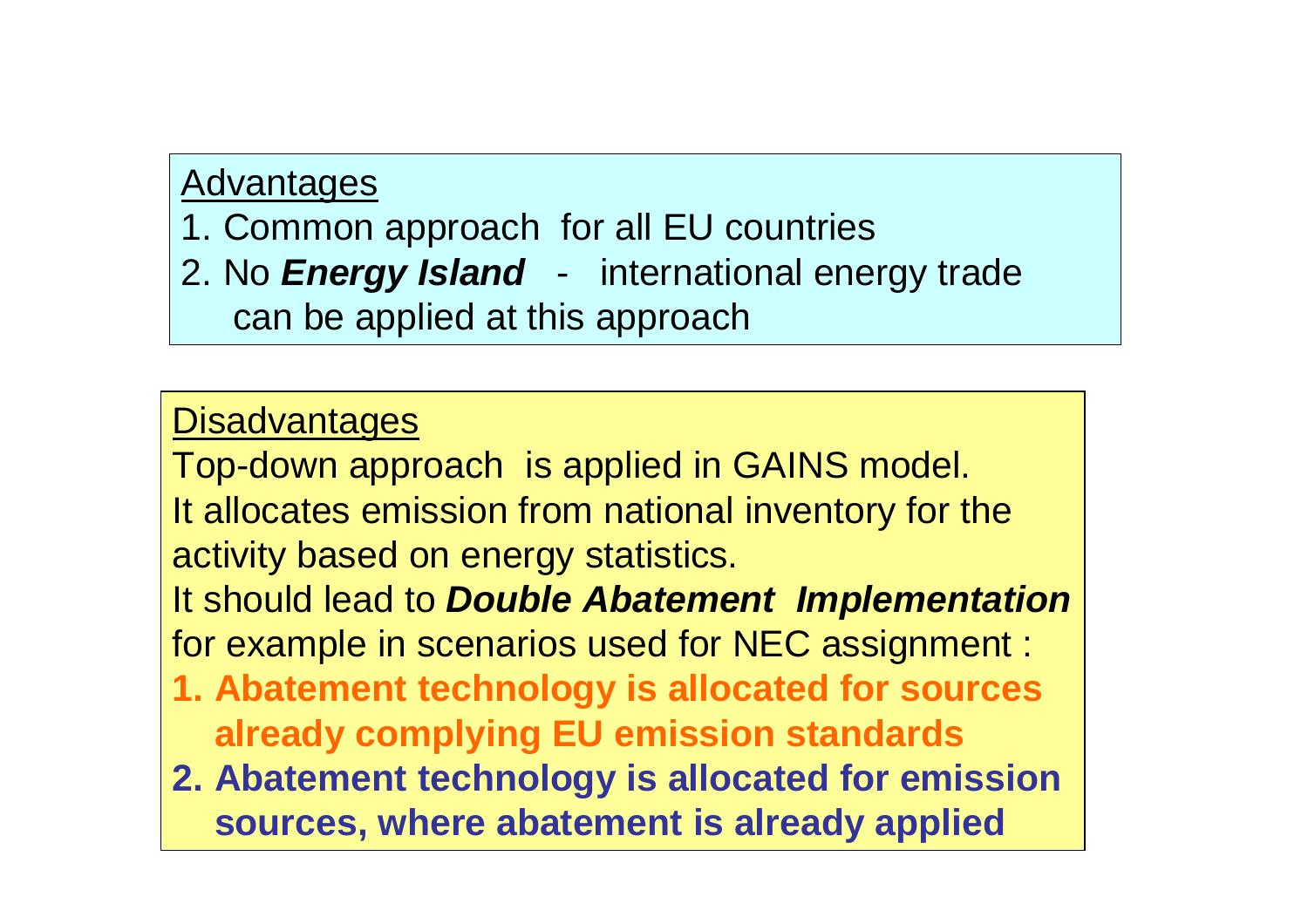# **Objectives of emission projection on national level**

 $\triangleright$  Is country able to comply NEC? Which policy should be most effective? Which technical action will be most efficient? $\triangleright$ Impact of different policy on future emission level  $\triangleright$ Impact of EU ETS on energy and emission balance >Impact of different macro-economical indicators on emission level and via versa impact of environmental aggressive policy on economical development $\triangleright$ Impact of fiscal and tariff policy on energy and emission balance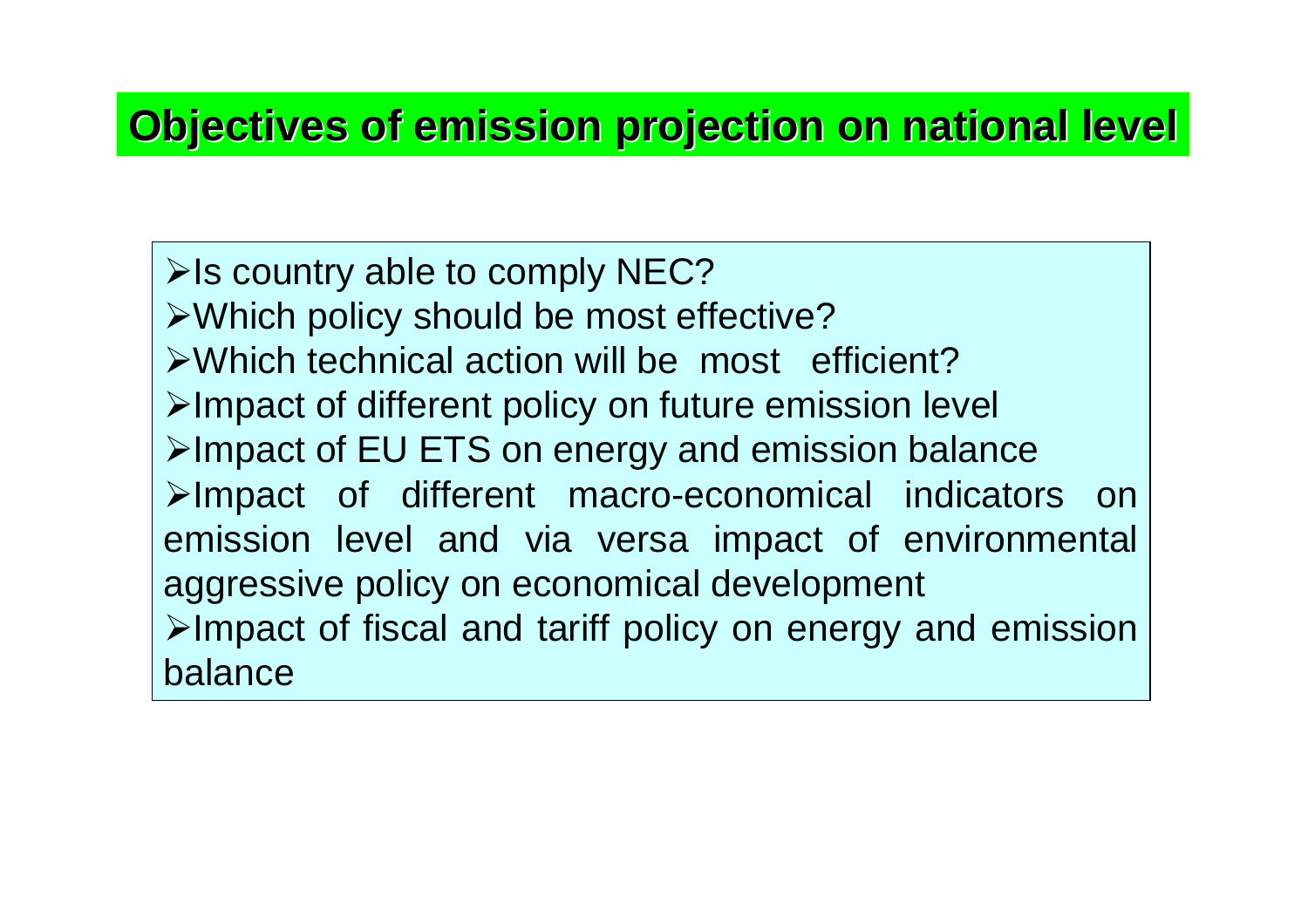# **Selection of models dependent on following factors**

- Availability
- Is model sufficiently user friendly?
- Linear model or feed back on energy demand
- Requirements on input data

#### **What is most important at emission projection?**

 Activity growth rate - impact of demand and energy conversion efficiency

 Fuel mix of activity - impact on GHG emission factor Technology changes and new technology penetration Abatement technology implementationConstrains - emission level, fuel, renewable etc.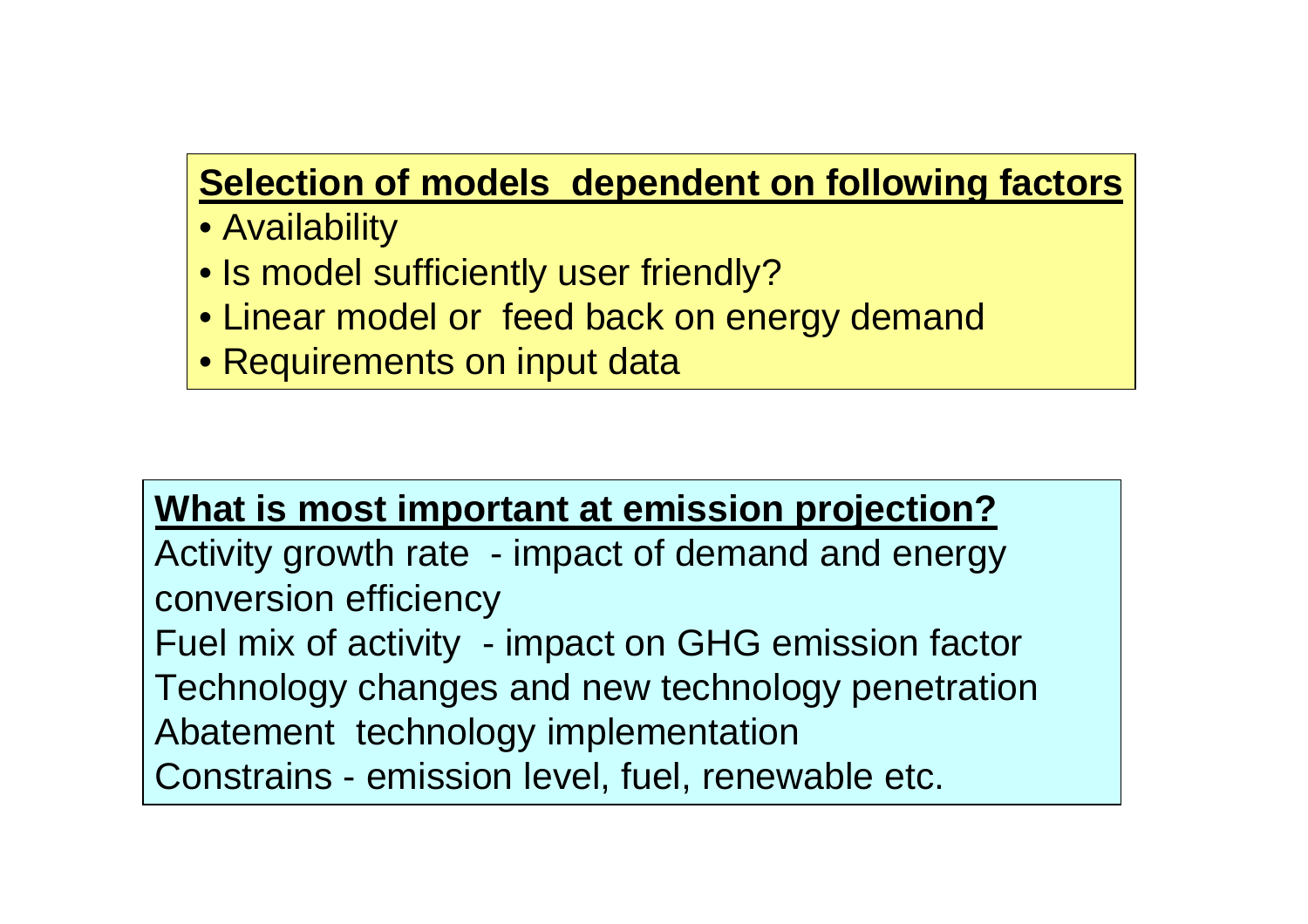#### Why MESSAGE?

#### **Advantages**

- -High flexibility
- -Load curve modeling
- -Energy storage
- -Implementation of constrains like emission, fuel, export etc. -Simulation of emission trading -Input data based on bottom-up approach i.e. consistency ofactivity and emission data

**Disadvantages** -Minimum cost fornational balance**energy Island**,impossibility to simulate open energy market-Penny effect-Without feed back to energy demand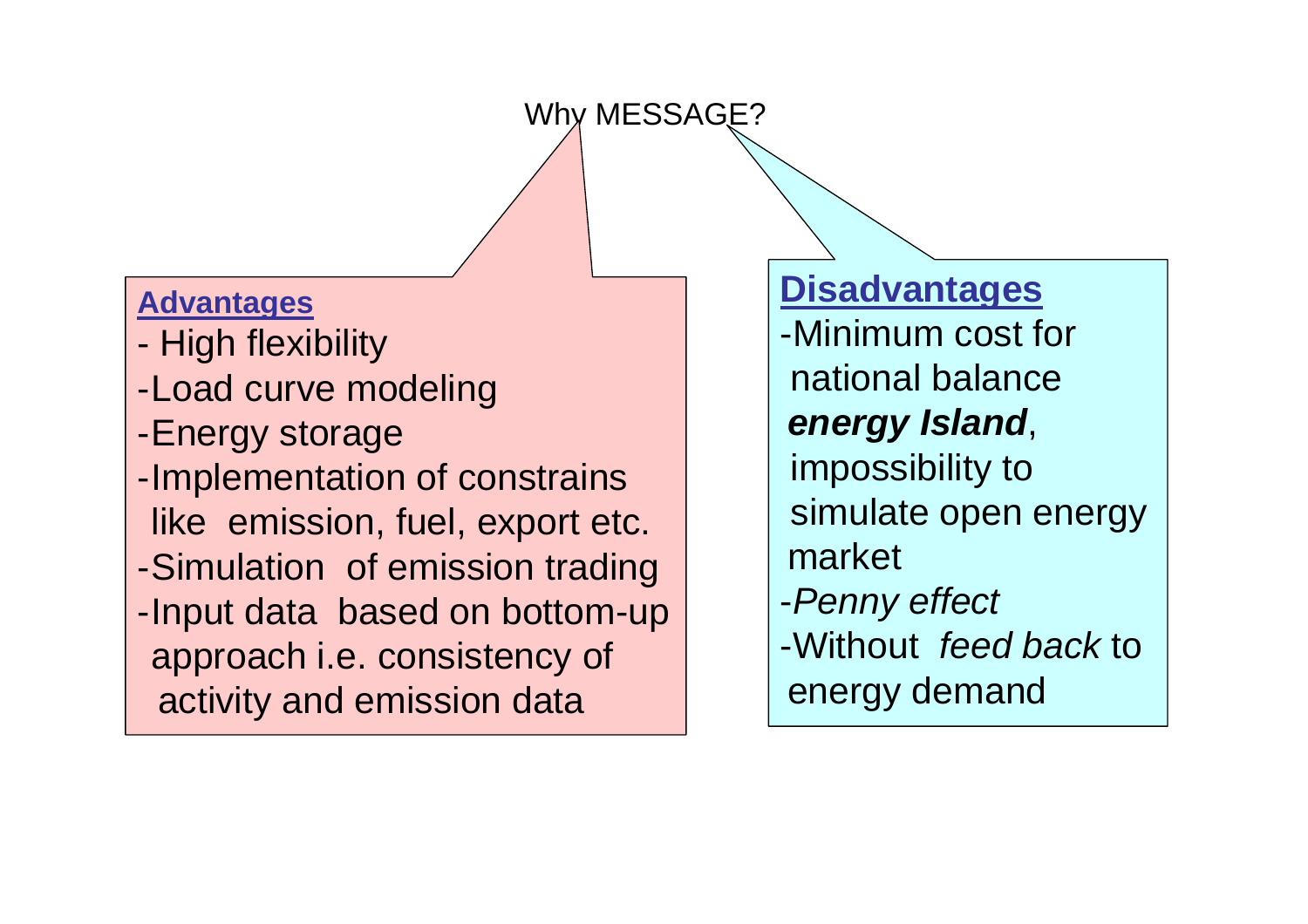# **Case study - Industrial CHP modeling**

Input data based on national emission inventory system REZZO

| Source      | Fuel 1     | input1       | Fuel 2     | input2 | Fuel 3     | input3 | Fuel 4 | input4  | output |
|-------------|------------|--------------|------------|--------|------------|--------|--------|---------|--------|
| CHM 5       | <b>BC</b>  | $\mathbf{1}$ | <b>IPP</b> | 0.0424 | <b>HFO</b> | 0.0001 |        |         | 1.0425 |
| Spol        | BC         | $\mathbf{1}$ | <b>HFO</b> | 0.0031 | NG         | 0.0002 |        |         | 1.0034 |
| <b>SYN</b>  | HC         | 1            | BC         | 0.0413 | <b>LFO</b> | 0.0014 |        |         | 1.0427 |
| CHM-T       | <b>HFO</b> | $\mathbf{1}$ | <b>NG</b>  | 0.0481 |            |        |        |         | 1.0481 |
| OMGD        | BC         | $\mathbf{1}$ |            |        |            |        |        |         | 1      |
| <b>DEZA</b> | <b>IPP</b> | $\mathbf{1}$ | <b>NG</b>  | 0.0448 | <b>HFO</b> | 0.0089 | OLF    | 0.14119 | 1.1949 |
| <b>HEX</b>  | BC         | $\mathbf{1}$ | <b>ITP</b> | 0.0045 |            |        |        |         | 1.0045 |
| LOV         | BC         | $\mathbf{1}$ | <b>NG</b>  | 0.0309 |            |        |        |         | 1.0309 |
| <b>KAU</b>  | <b>HFO</b> | $\mathbf{1}$ | NG         | 0.5226 | <b>LPG</b> | 0.2472 |        |         | 1.7698 |
| <b>IVAX</b> | <b>NG</b>  | $\mathbf{1}$ | <b>HFO</b> | 0.0116 |            |        |        |         | 1.0116 |
| <b>LON</b>  | NG         | $\mathbf{1}$ | OLF        | 0.2552 |            |        |        |         | 1.2552 |
| <b>NG</b>   | <b>NG</b>  | 1            |            |        |            |        |        |         | 1      |

BC- brown coal, HC – hard coal, NG / natural gas,

HFO – heavy fuel oil, LFO – light fuel oil, OLF / other liquid fuel Input represents the share of auxilliary fuel to based fuel (fuel 1)Output represents the share of auxilliary fuel to based fuel (fuel 1)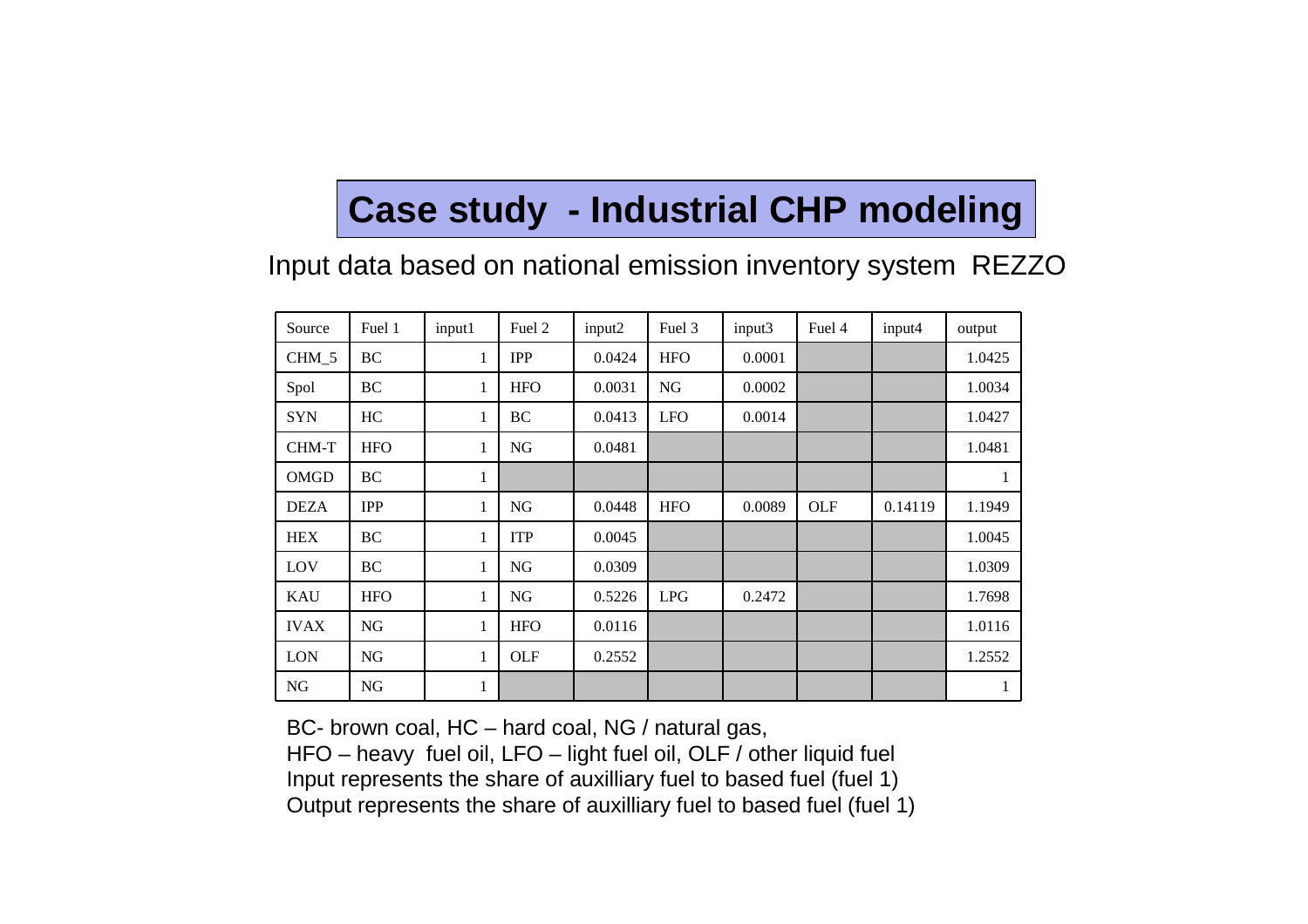#### **3 scenarios**

 **Baseline** – business as usual emission and fuel mix of activity is not changed **EL** - fuel mix of activity is not changed, the emission sources i.e. industrial CHP comply EU emission standards**NAP** – due the impact of EU ETS the CHP, there are included in National Allocation Plan –NAP and use the coal as main fuel apply fuel mix with biomass in order to decrease CO2 emission. The maximal biomass share in fuel mix is 30% of coal thermal input

**Design of energy chain** is organized in several levels in order to simulate: **Primary** – input of fuel, its cost and cost escalation **Fuelmix** - input fuel mixture, its aggregated emission factors **Trade**simulation of CO2 emission trading **Generation**- conversion of energy in fuel into heat and electricity**Final** – simulation of losses at transport and energy distribution**Useful** - energy demand growth rate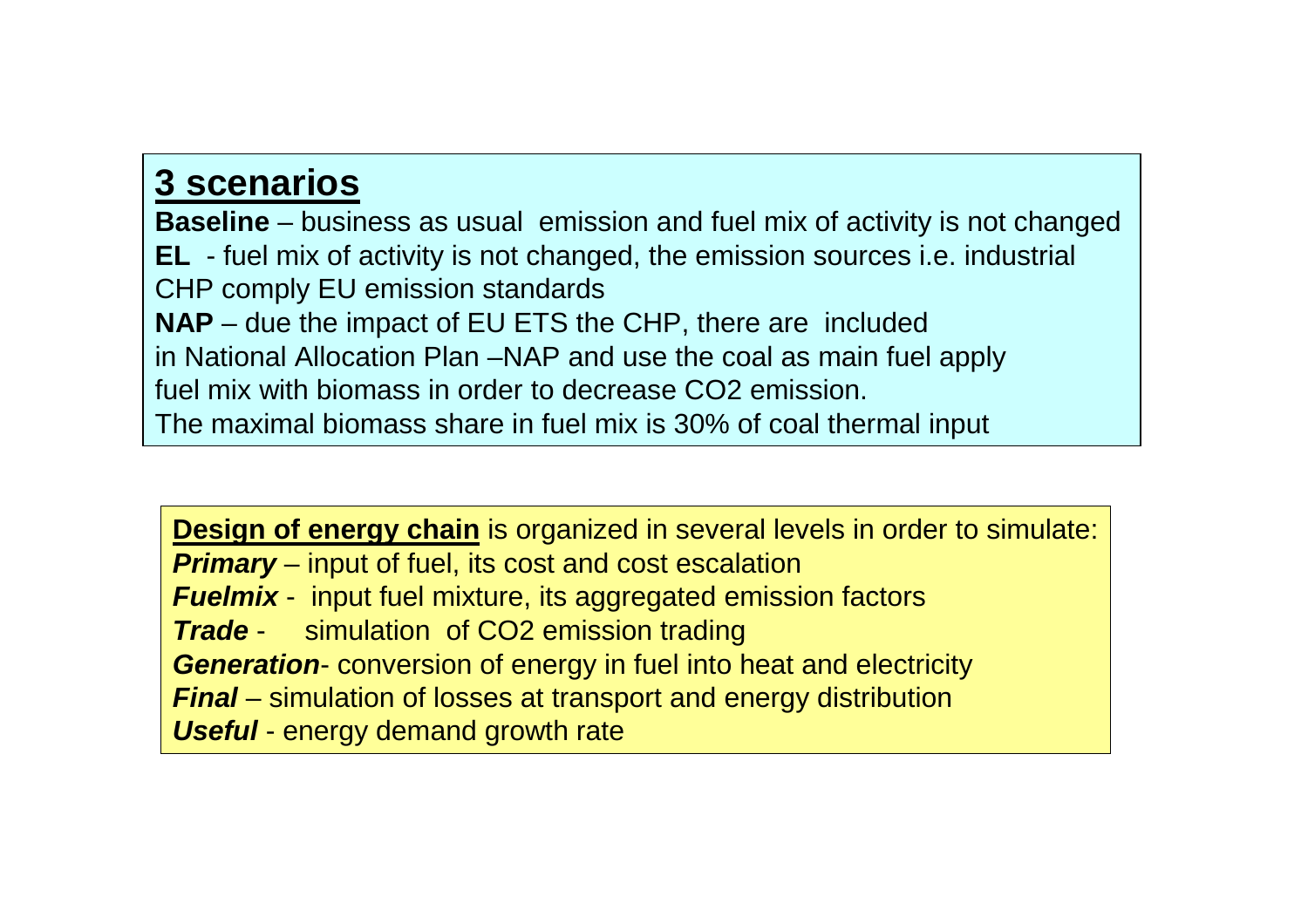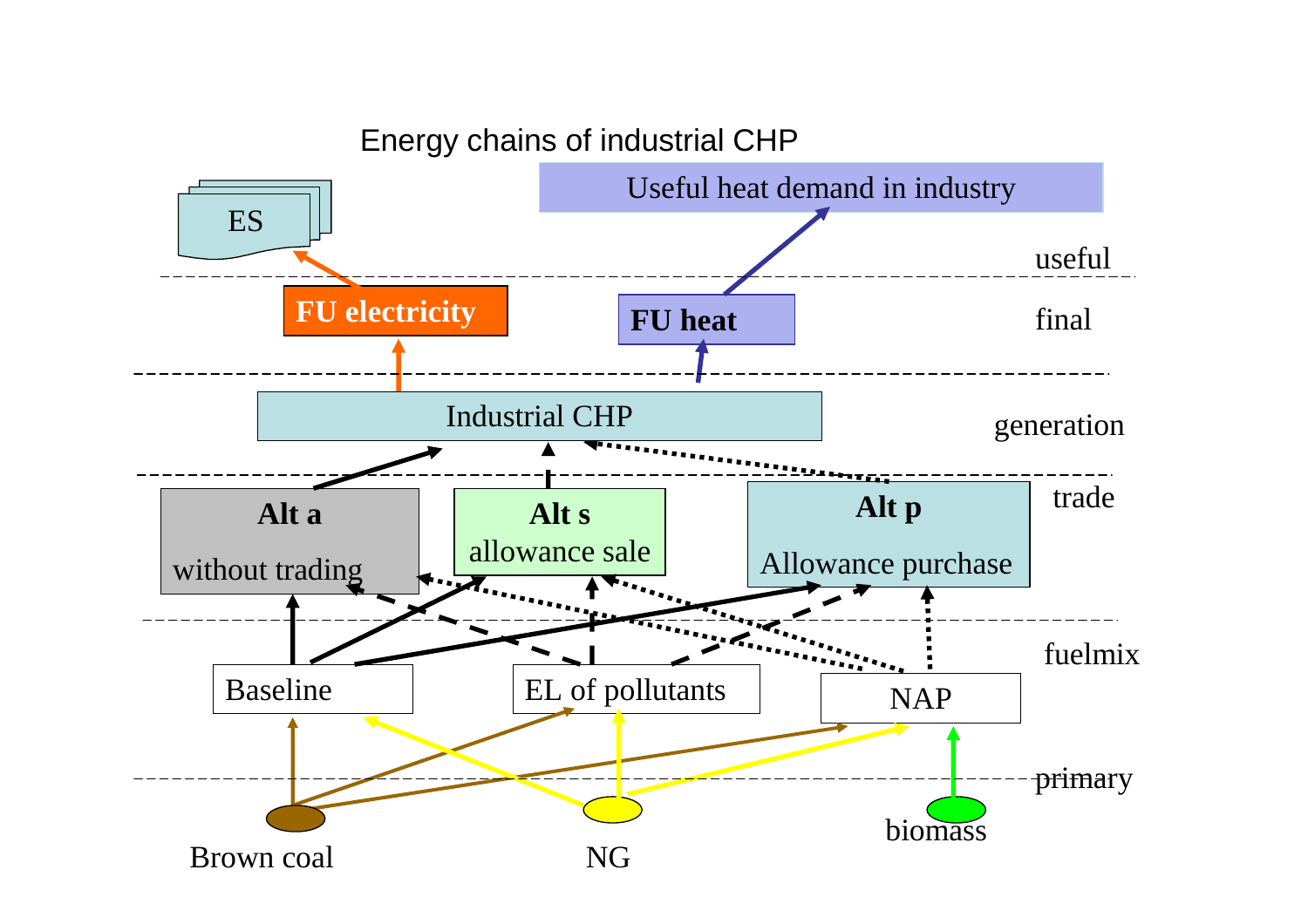**1st question- Will new EU legislation bring additional decrease of emission?**

#### **2st question- Will EU ETS bring additional decrease of emission?**

The SO2 decrease has been achieved by this two type of policy

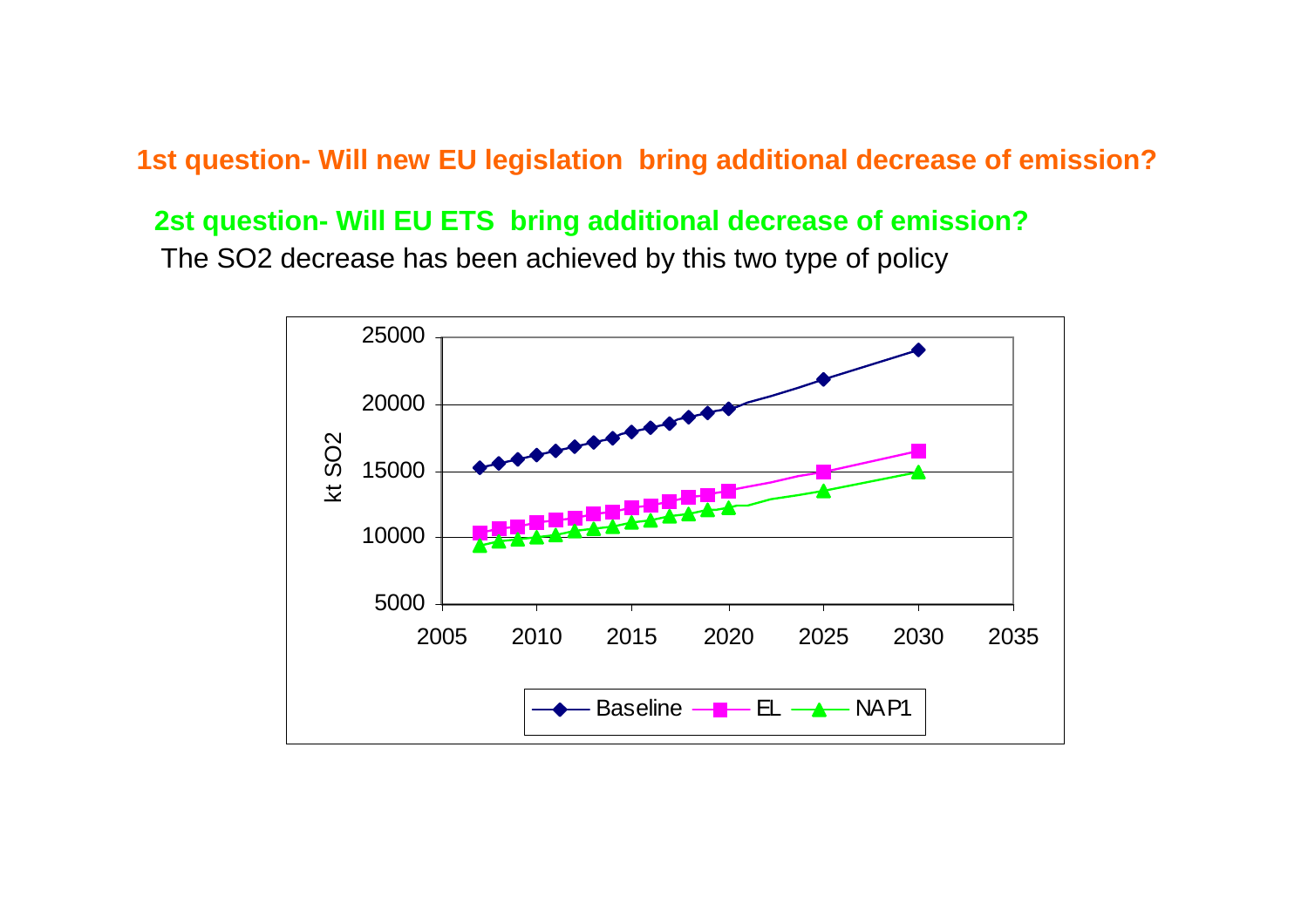

Only small decrease is achievable by these policy measures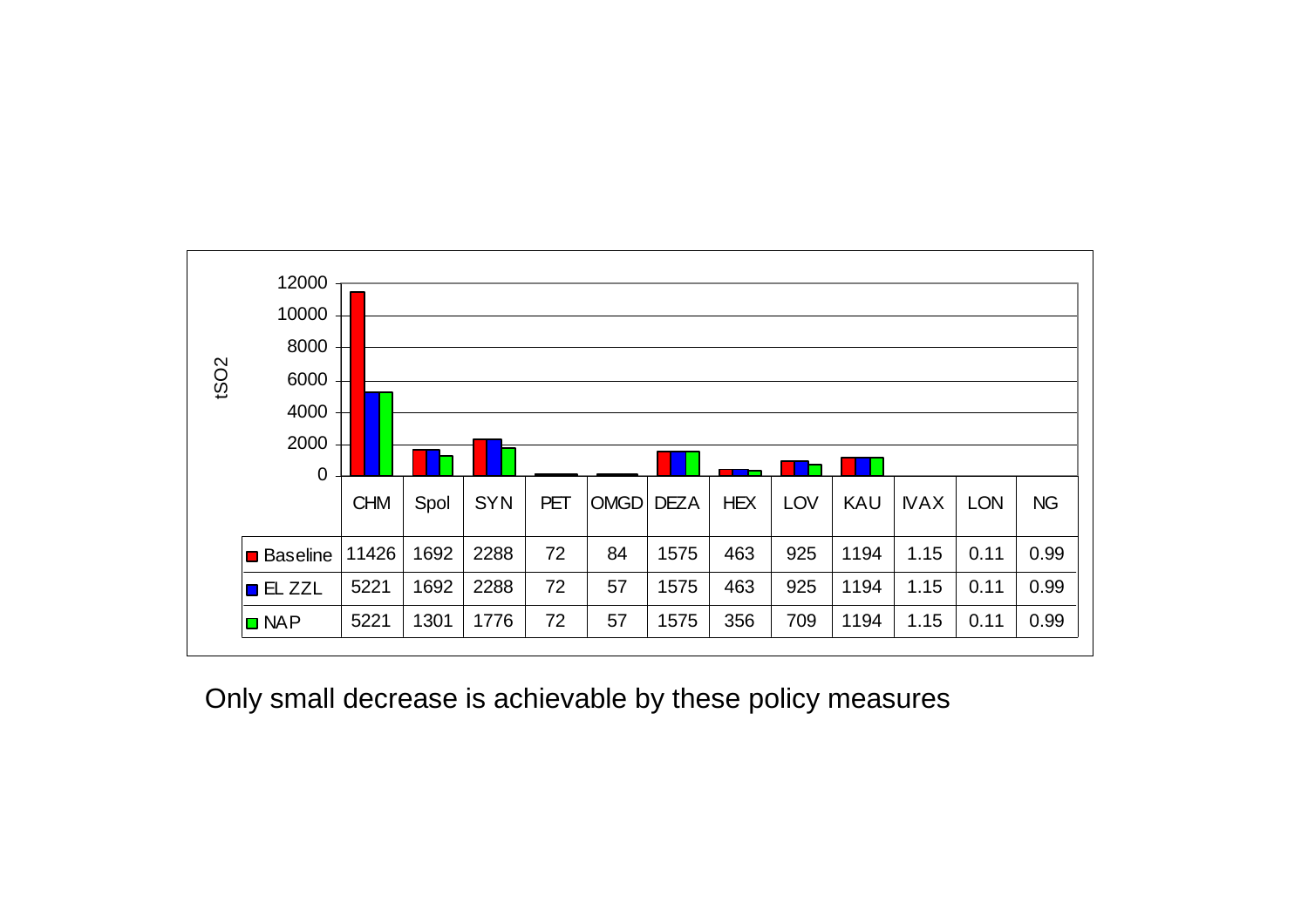### **Emission trading and impact on CO2 emission level**

Three factors determining the CO2 emission balance

- Emission allowance allocation on individual CHP NAP of CR•
- •Allowance price on international/domestic emission market
- •Fuel cost relation biomass/coal as main fuel
- •Final energy/ heat growth rate

#### **Applied CO2 market cost**

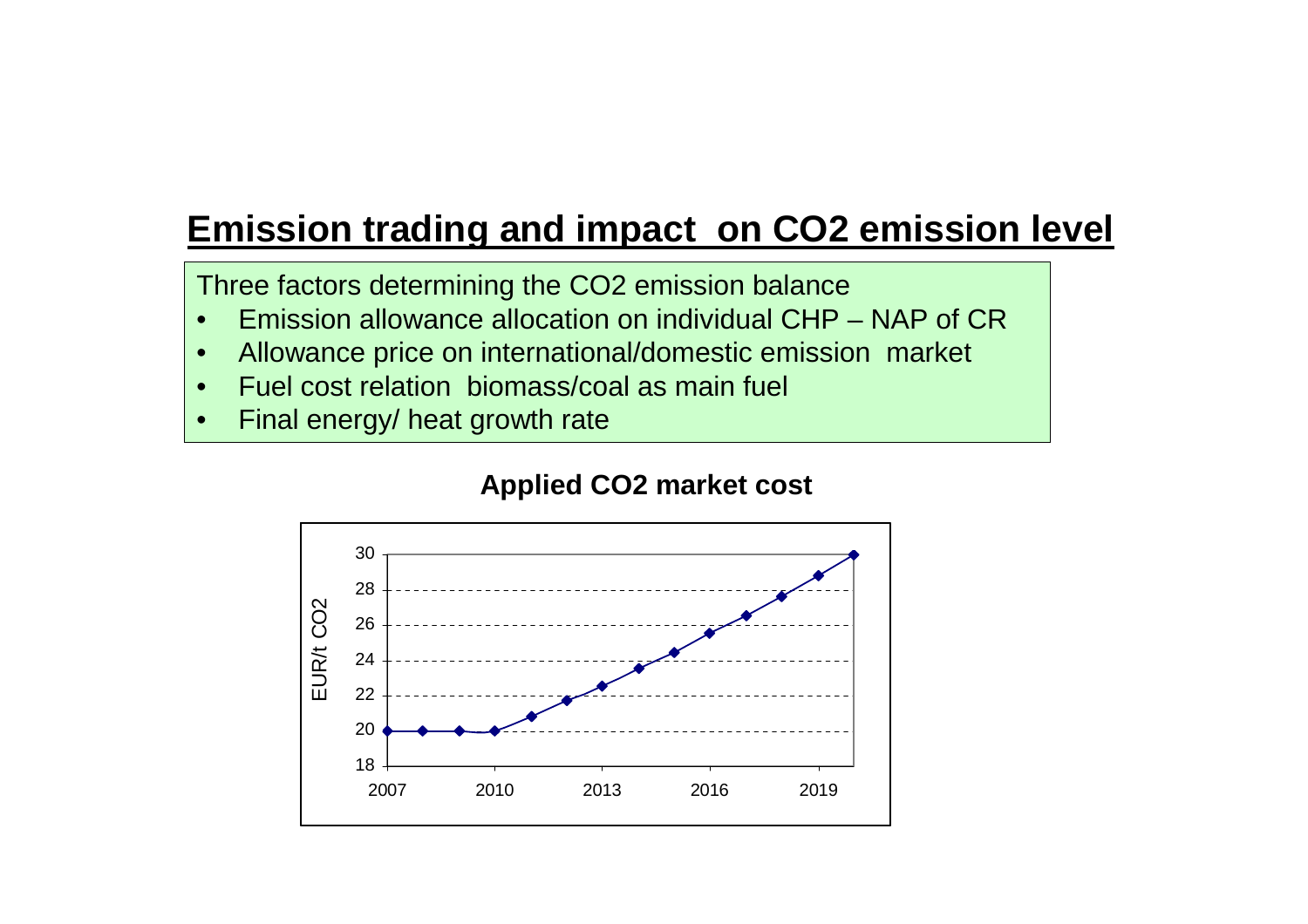



#### Impact of BM/BC cost on ET and CO2 balance



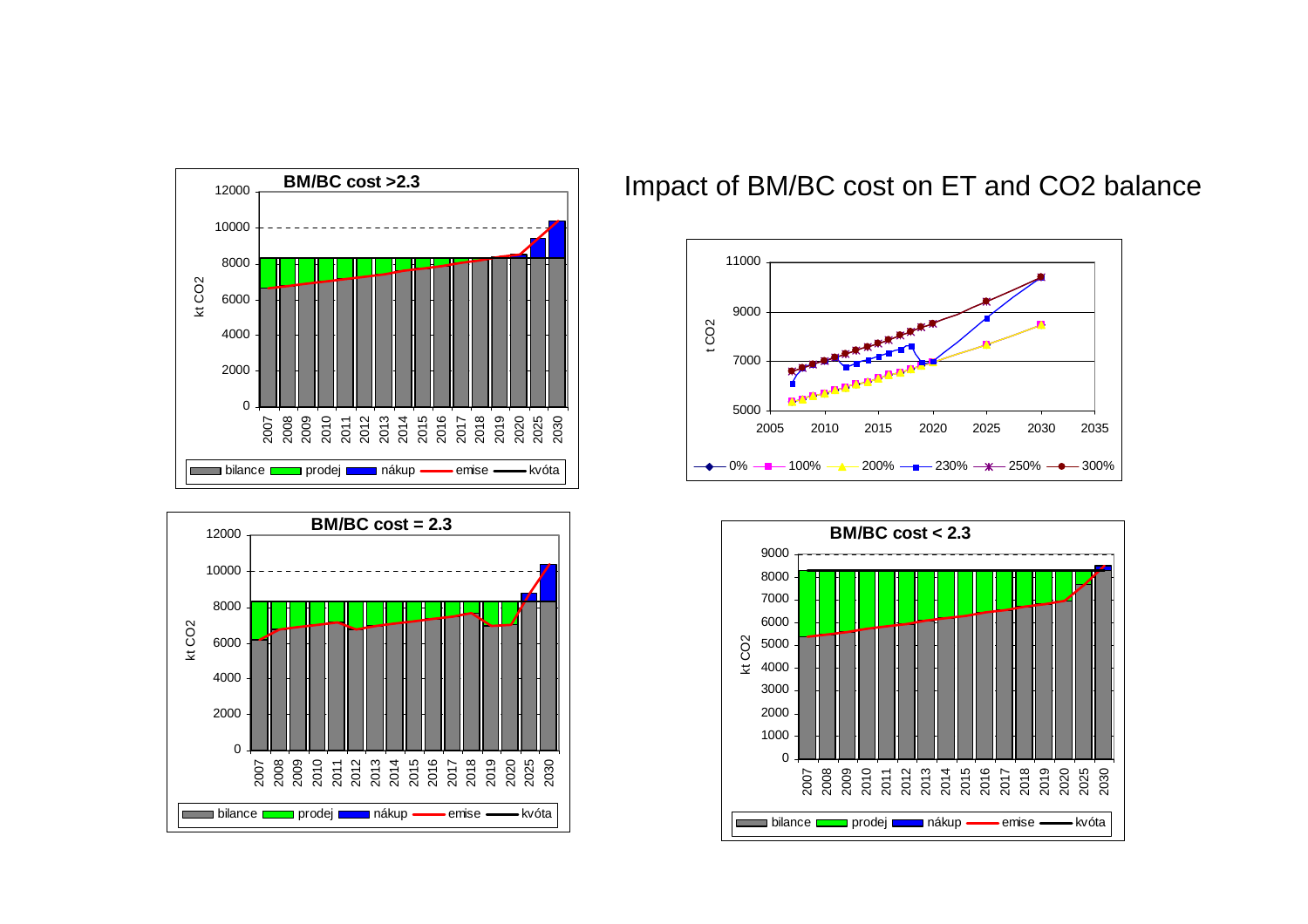# **Application on Czech electricity sector**

- Based on 2006 data
- 95 % of Czech el. consumption
- 81 % of el. production in CZ
- Energy Island
- All big heat and nuclear Power Plants
- Aggregated Water PPs constant production
- $\bullet$ Extraction limits of brown coal
- • Biomass only as a co-combustion in brown coal PPs (up to 30 %)
- 10 new available technologies
- Desing of energy chain very similar as in the previous Case Study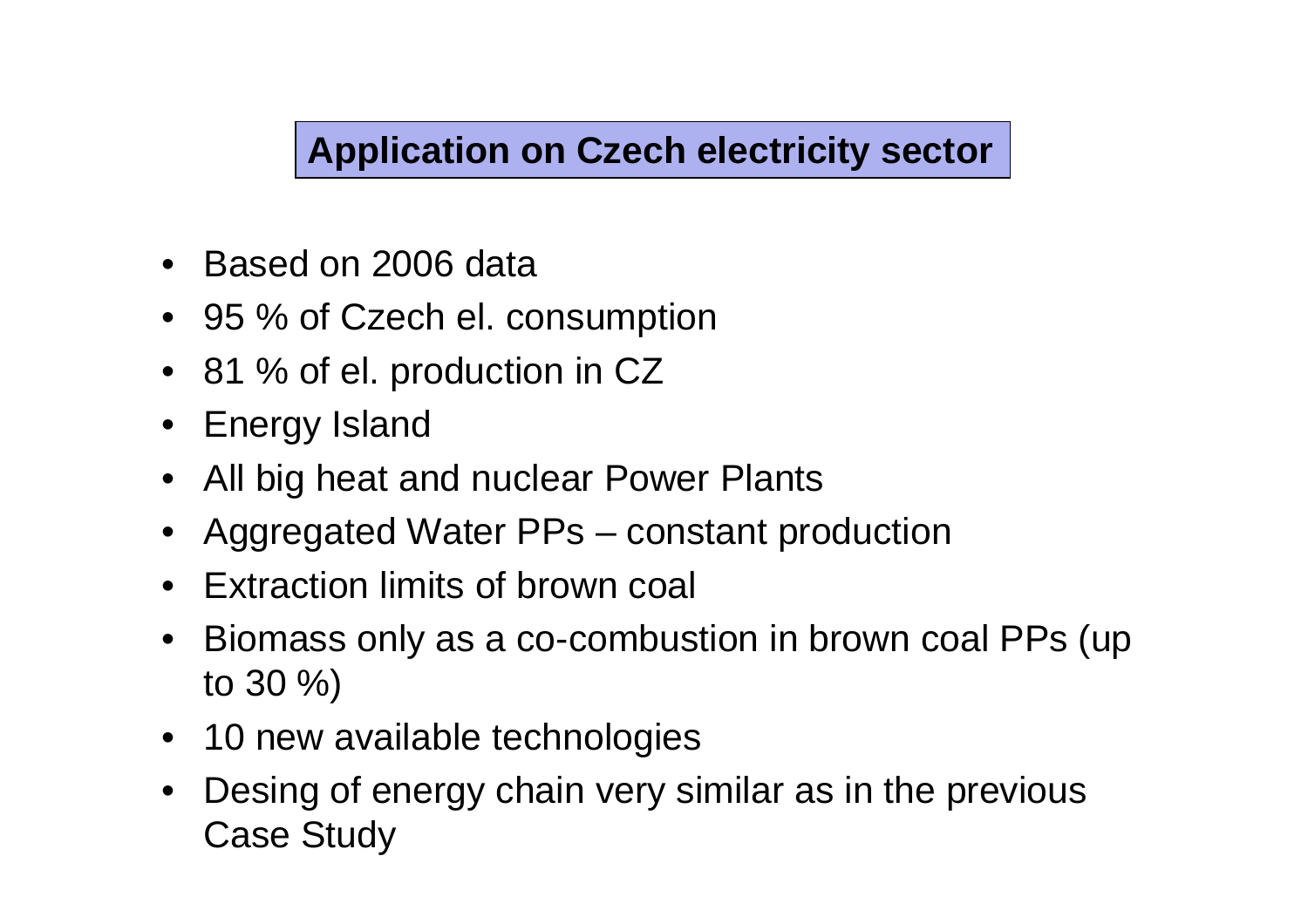# **Scenarios**

- • Current Legislation (CL):
	- –Current payment for SO2, NOx, PM and VOC until 2030<sup>1</sup>
	- –EU ETS: partly grantfathering for current PPs until 2020

auctioning for new PPs and after 2020 for all

| £2007HCD2<br>VZ. | 2006                    | 2007             | 2008     | 2010              | 2012           | 2014 | 2016                    | 2018         | 2020           | 2022            | 2024         | 2026 | 2028 | 2030 |
|------------------|-------------------------|------------------|----------|-------------------|----------------|------|-------------------------|--------------|----------------|-----------------|--------------|------|------|------|
|                  | $\cdot$ .<br>ໍດ<br>1J.O | 2.0 <sub>1</sub> | 171<br>. | 10,<br><b>LJ.</b> | 22.2<br>$-1.1$ | 23.6 | $\mathbf{A} =$<br>25. I | 20.2<br>26.3 | ור דר<br>، ، ، | $\sim$<br>28. L | 207<br>، ، ب | ⊥⊾∟  | 32.6 | 33.8 |

• Environmental Tax Reform (ETR):

Payments for polutants in nominal values CZK<sup>1</sup>

|                       | 2006-2009 | 2010-2015 | 2016  | 2017    | 2018   | 2019    | 2020    | 2021-2030 |
|-----------------------|-----------|-----------|-------|---------|--------|---------|---------|-----------|
| <b>PM</b>             | 3 000     | 4 200     | 6 300 | 8400    | 10 500 | 12 600  | 14 700  | 29 400    |
| <b>SO2</b>            | 000       | 1400      | 2 100 | 2800    | 3500   | 4 200   | 4 9 0 0 | 9 800     |
| <b>NO<sub>x</sub></b> | 800l      | 1 100     | 700   | 2 2 0 0 | 2800   | 3 3 0 0 | 3 900   | 7800      |
| <b>VOC</b>            | 2 000     | 2800      | 4 200 | 5 600   | 7 000  | 8400    | 9800    | 19 600    |

- –EU ETS on the same way as in CL
- •Current Legislation without new Nuclear PP(CL-N)
- $\bullet$ Environmental Tax Reform without new Nuclear (ETR-N)

<sup>1</sup>In the model used real €2007 with constant exchange rate 25 CZK/€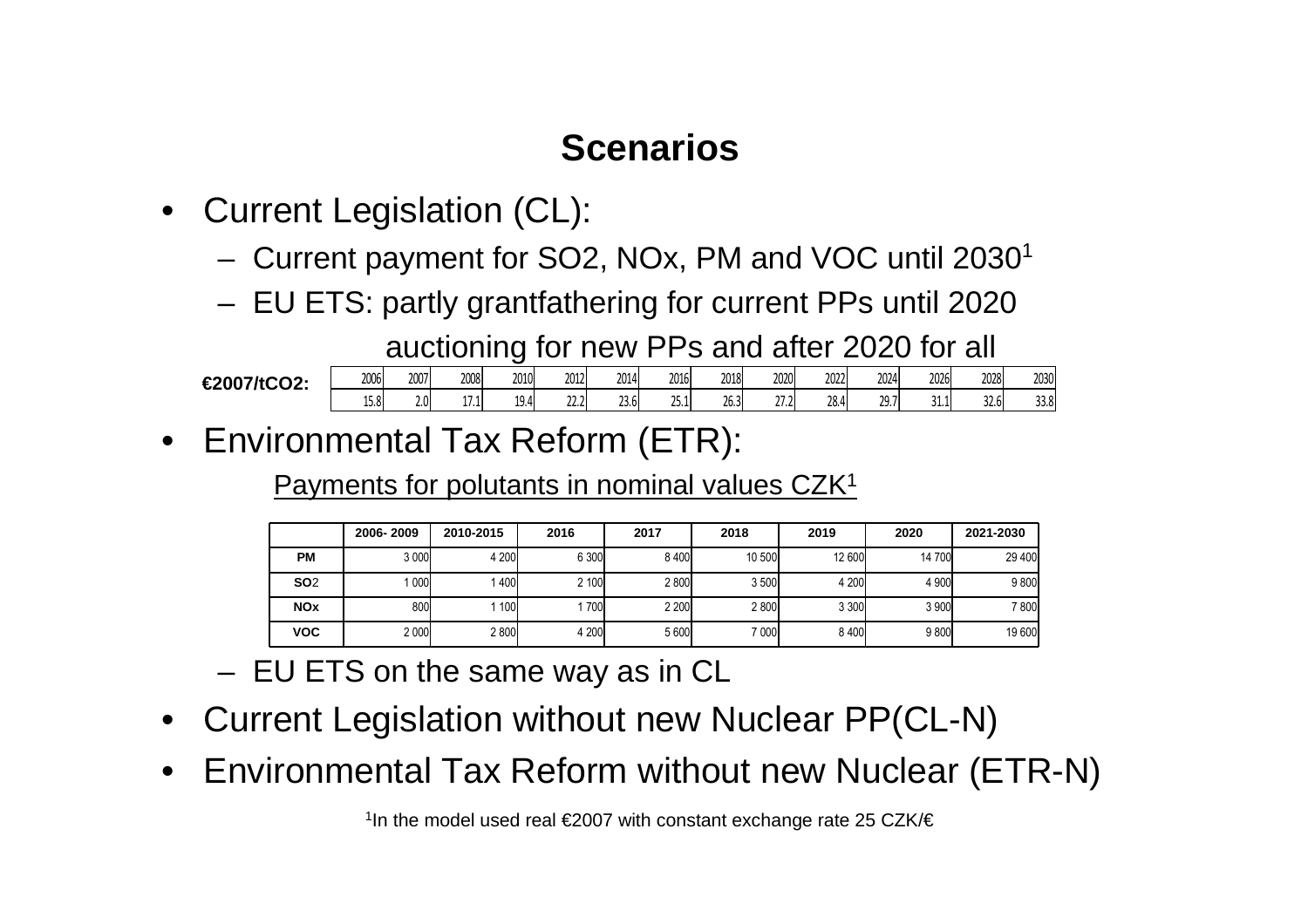#### Results - fuelmix (1)

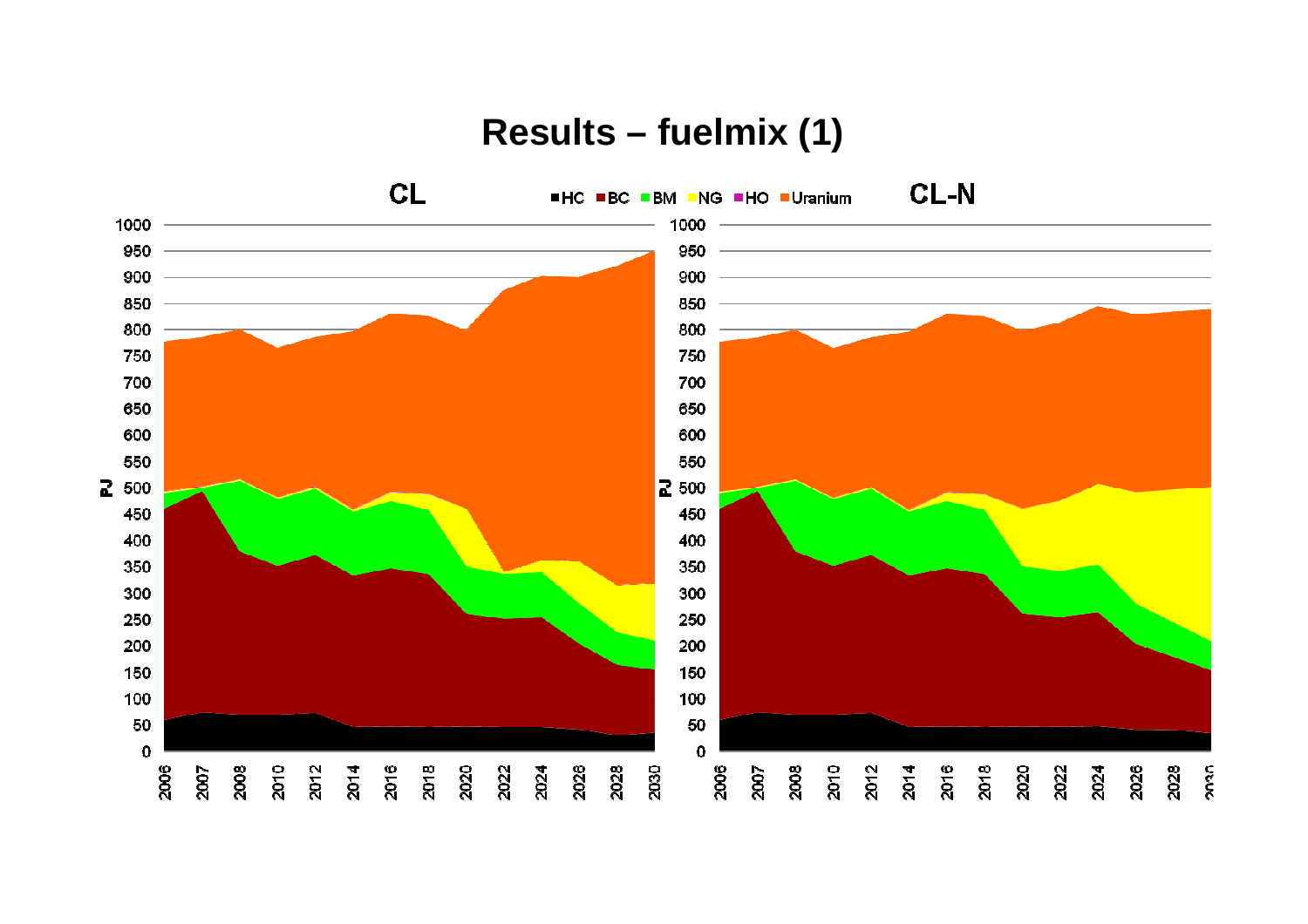#### Results - fuelmix (2)

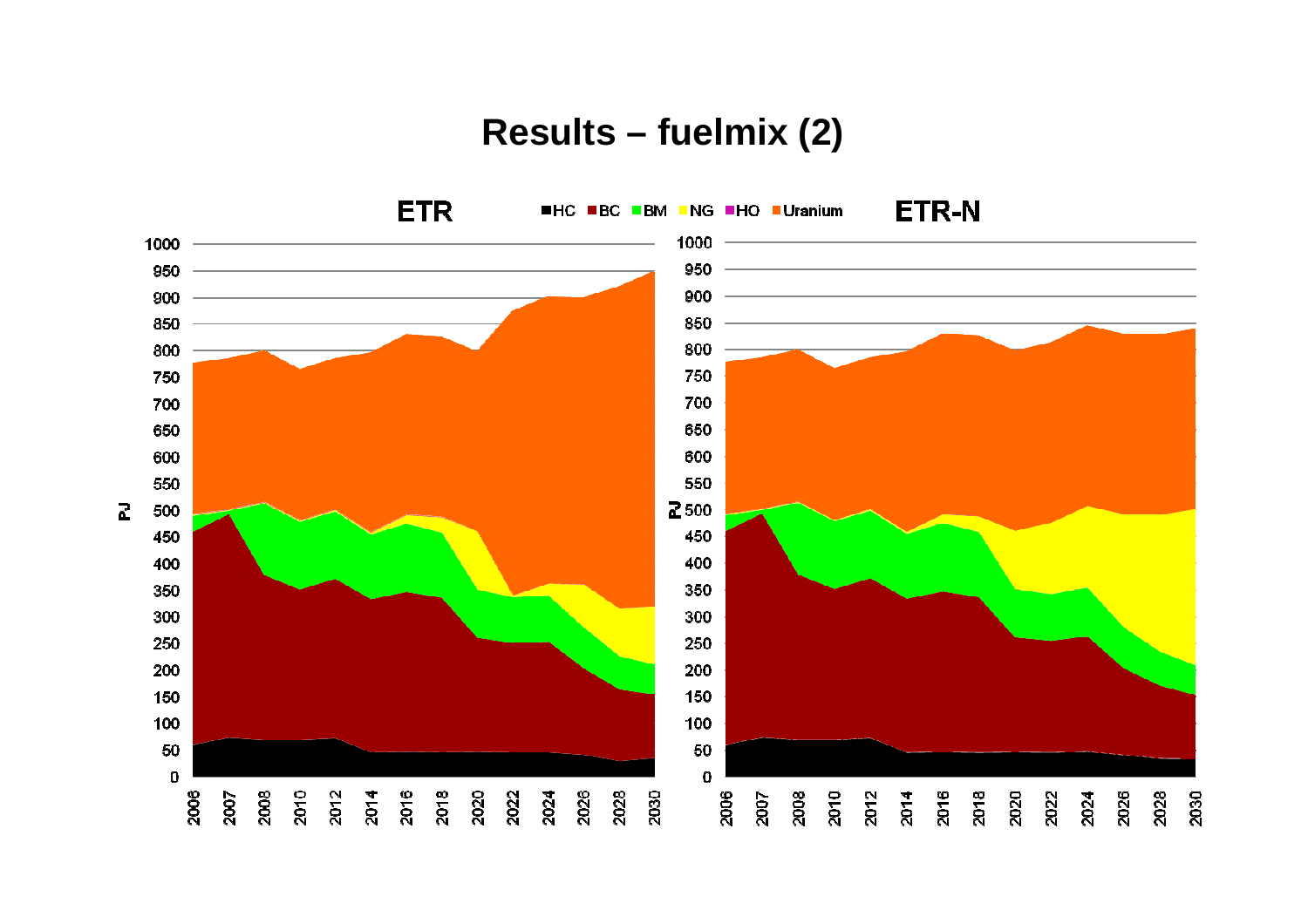

**Results-CO2 trade**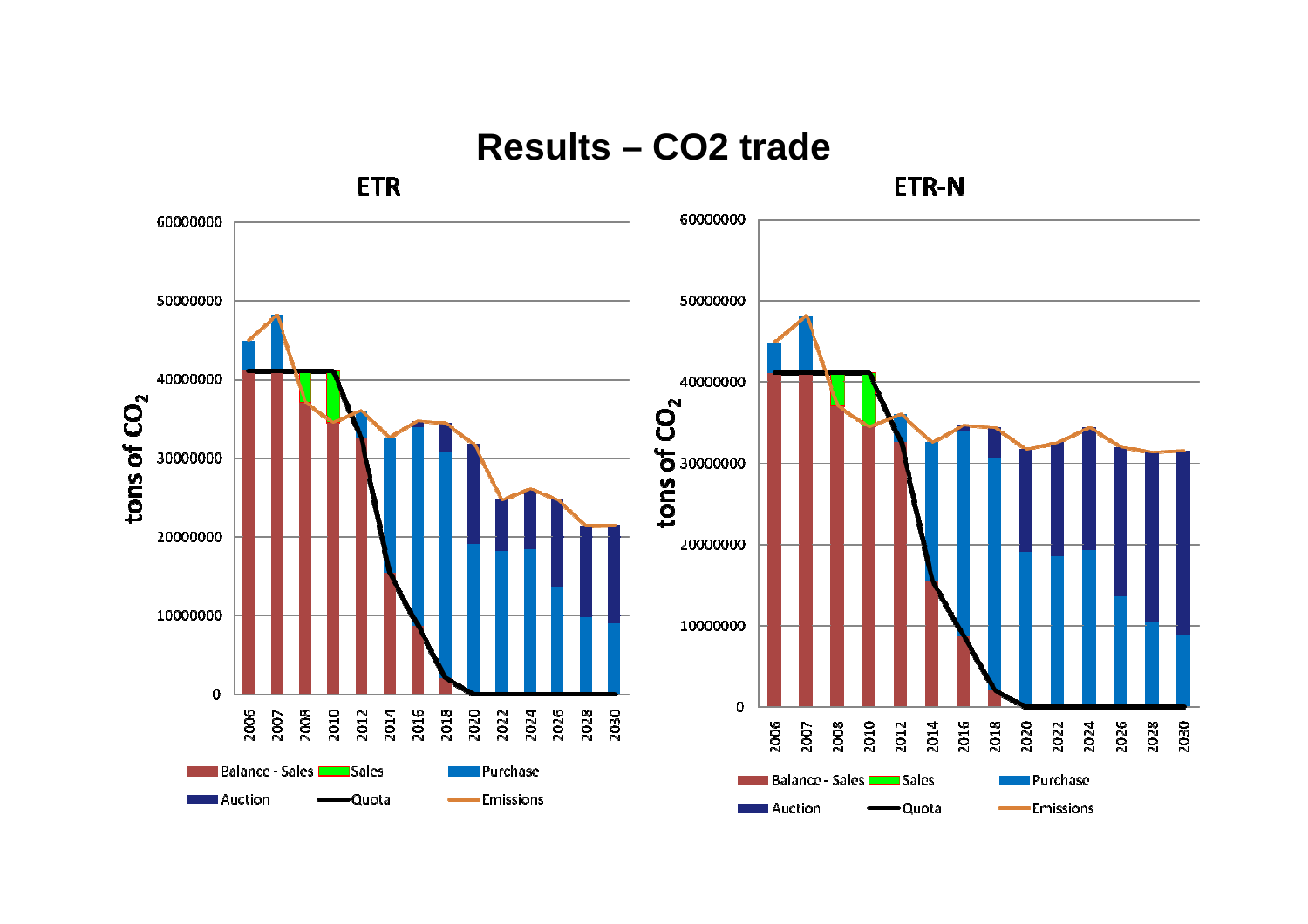#### Results  $-$  CO<sub>2</sub>(1)

Tons of CO<sub>2</sub>



**FCL PETR FCL-N PETR-N**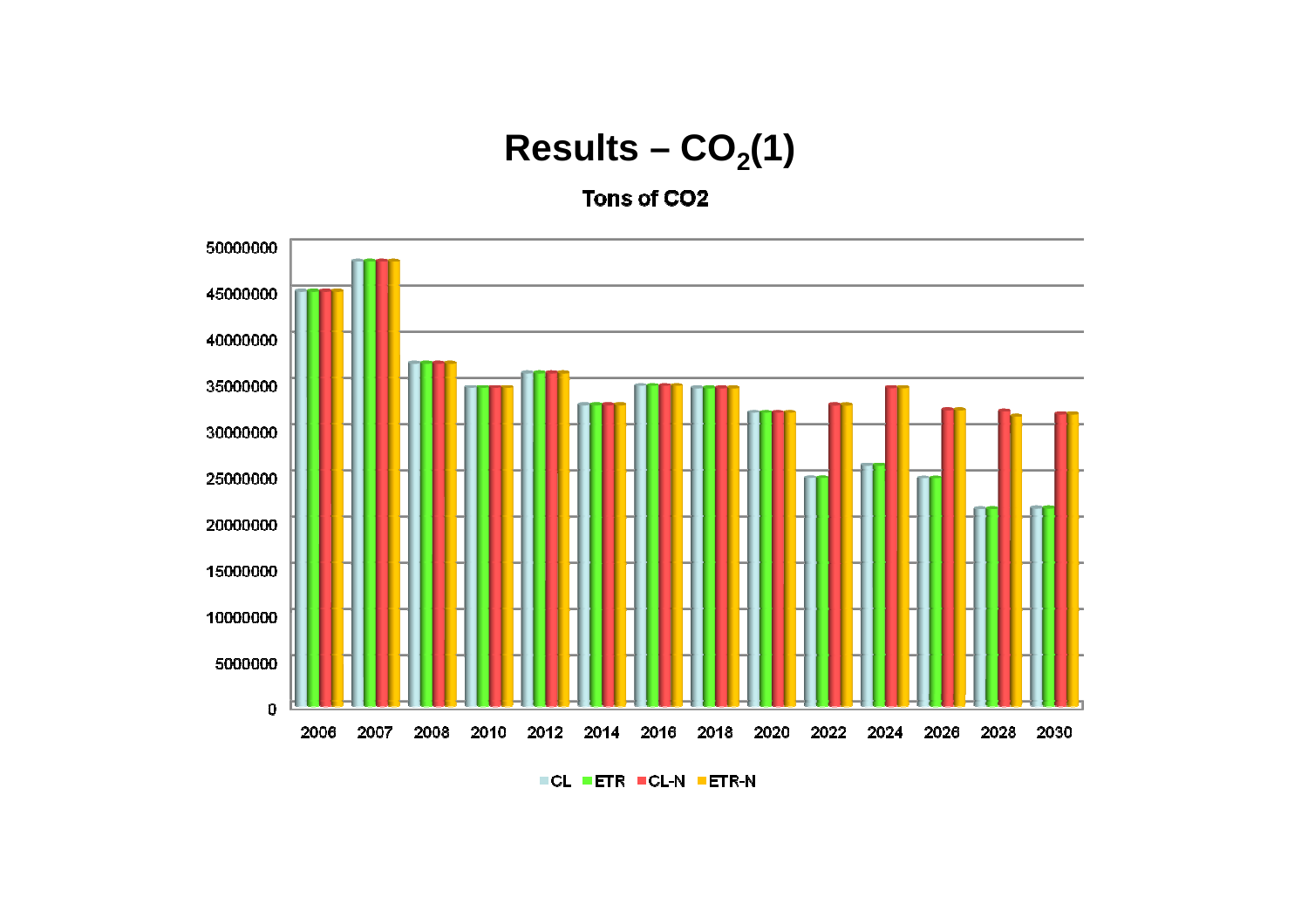|              | CL   | <b>ETR</b> | $CL-N$    | ETR-N     | ETR-N/CL-N |
|--------------|------|------------|-----------|-----------|------------|
| 2006         | 100% | 100%       | 100%      | 100%      | 100%       |
| 2007         | 100% | 100%       | 100%      | 100%      | 100%       |
| 2008         | 100% | 100%       | 100%      | 100%      | 100%       |
| 2010         | 100% | 100%       | 100%      | 100%      | 100%       |
| 2012         | 100% | 100%       | 100%      | 100%      | 100%       |
| 2014         | 100% | 100%       | 90.698%   | 90.698%   | 100%       |
| 2016         | 100% | 100%       | 93.161%   | 93.161%   | 100%       |
| 2018         | 100% | 100%       | 100%      | 100%      | 100%       |
| 2020         | 100% | 100%       | 100%      | 100%      | 100%       |
| 2022         | 100% | 100%       | 131.969%  | 131.951%  | 99.9864%   |
| 2024         | 100% | 100%       | 132.186%  | 132.186%  | 100%       |
| 2026         | 100% | 100%       | 129.908%  | 129.908%  | 100%       |
| 2028         | 100% | 95.51%     | 142.721%  | 140.289%  | 98.2957%   |
| 2030         | 100% | 100%       | 149.786%  | 149.786%  | 100%       |
| <b>Total</b> | 100% | 99.7811%   | 108.2440% | 108.1245% | 99.8896%   |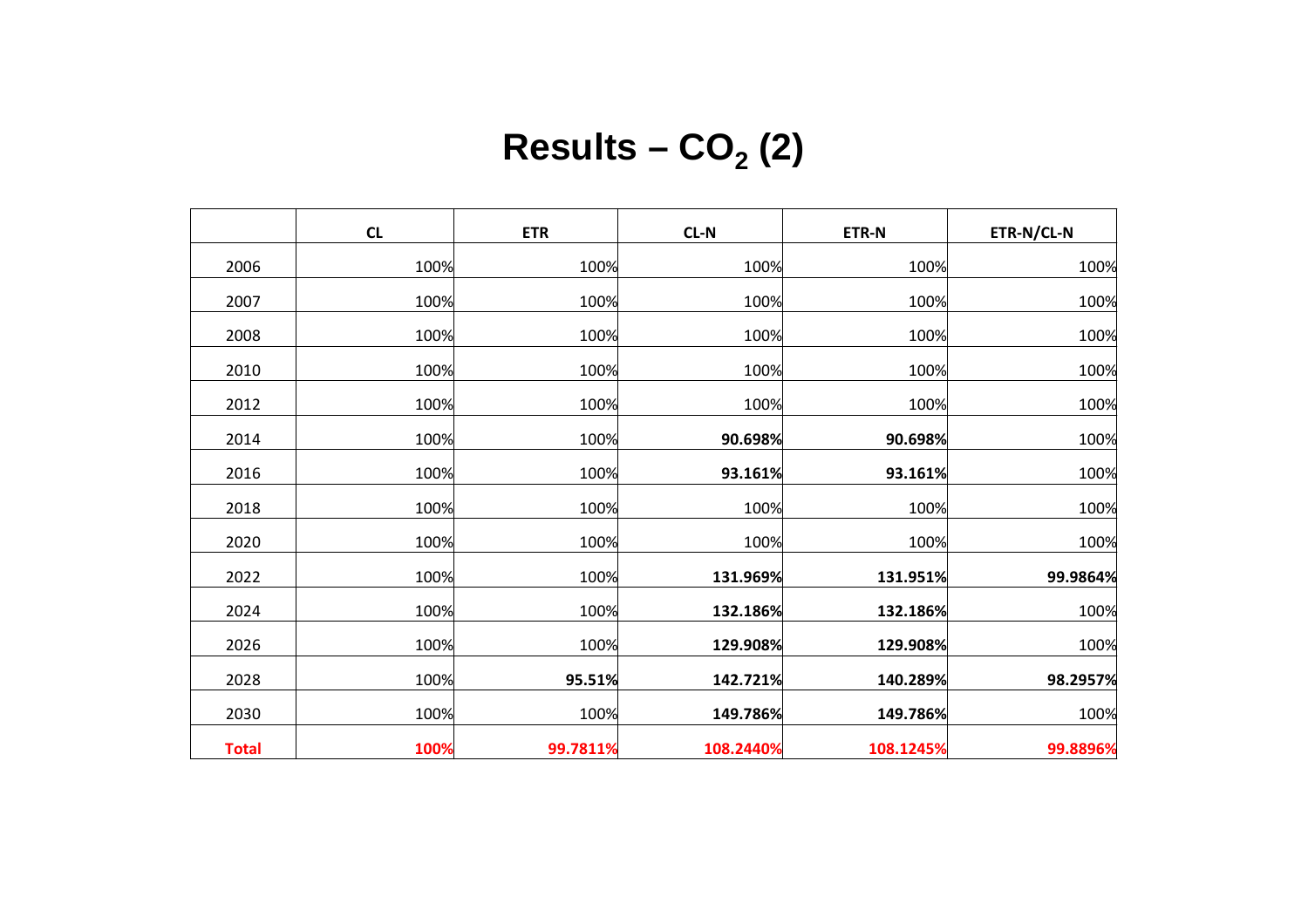#### Results  $-$  SO<sub>2</sub>(1)

Tons of  $SO<sub>2</sub>$ 



**CL ETR CL-N ETR-N**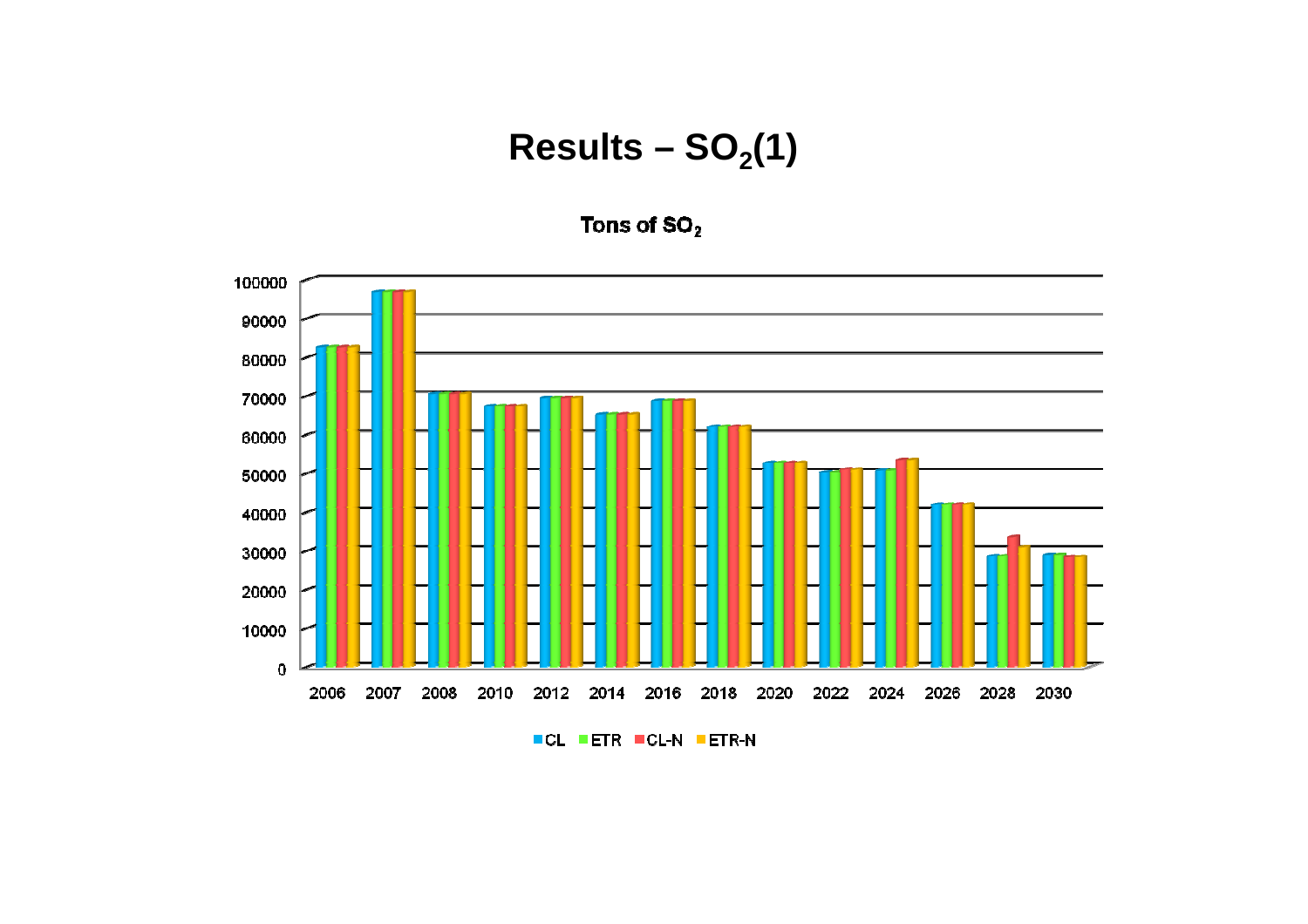# $Results - SO<sub>2</sub>(2)$

|              | <b>CL</b> | <b>ETR</b> | <b>CL-N</b> | <b>ETR-N</b> | <b>ETR-N/CL-N</b> |
|--------------|-----------|------------|-------------|--------------|-------------------|
| 2006         | 100%      | 100%       | 100%        | 100%         | 100%              |
| 2007         | 100%      | 100%       | 100%        | 100%         | 100%              |
| 2008         | 100%      | 100%       | 100%        | 100%         | 100%              |
| 2010         | 100%      | 100%       | 100%        | 100%         | 100%              |
| 2012         | 100%      | 100%       | 100%        | 100%         | 100%              |
| 2014         | 100%      | 100%       | 100%        | 100%         | 100%              |
| 2016         | 100%      | 100%       | 100%        | 100%         | 100%              |
| 2018         | 100%      | 100%       | 100%        | 100%         | 100%              |
| 2020         | 100%      | 100%       | 100%        | 100%         | 100%              |
| 2022         | 100%      | 100%       | 101.52066%  | 101.477479%  | 99.957466%        |
| 2024         | 100%      | 100%       | 105.18136%  | 105.181364%  | 100%              |
| 2026         | 100%      | 100%       | 100.0873%   | 100.087302%  | 100%              |
| 2028         | 100%      | 100%       | 117.21785%  | 107.981973%  | 92.120756%        |
| 2030         | 100%      | 100%       | 98.10523%   | 98.105231%   | 100%              |
| <b>Total</b> | 100%      | 100%       | 100.93314%  | 100.614947%  | 99.684750%        |